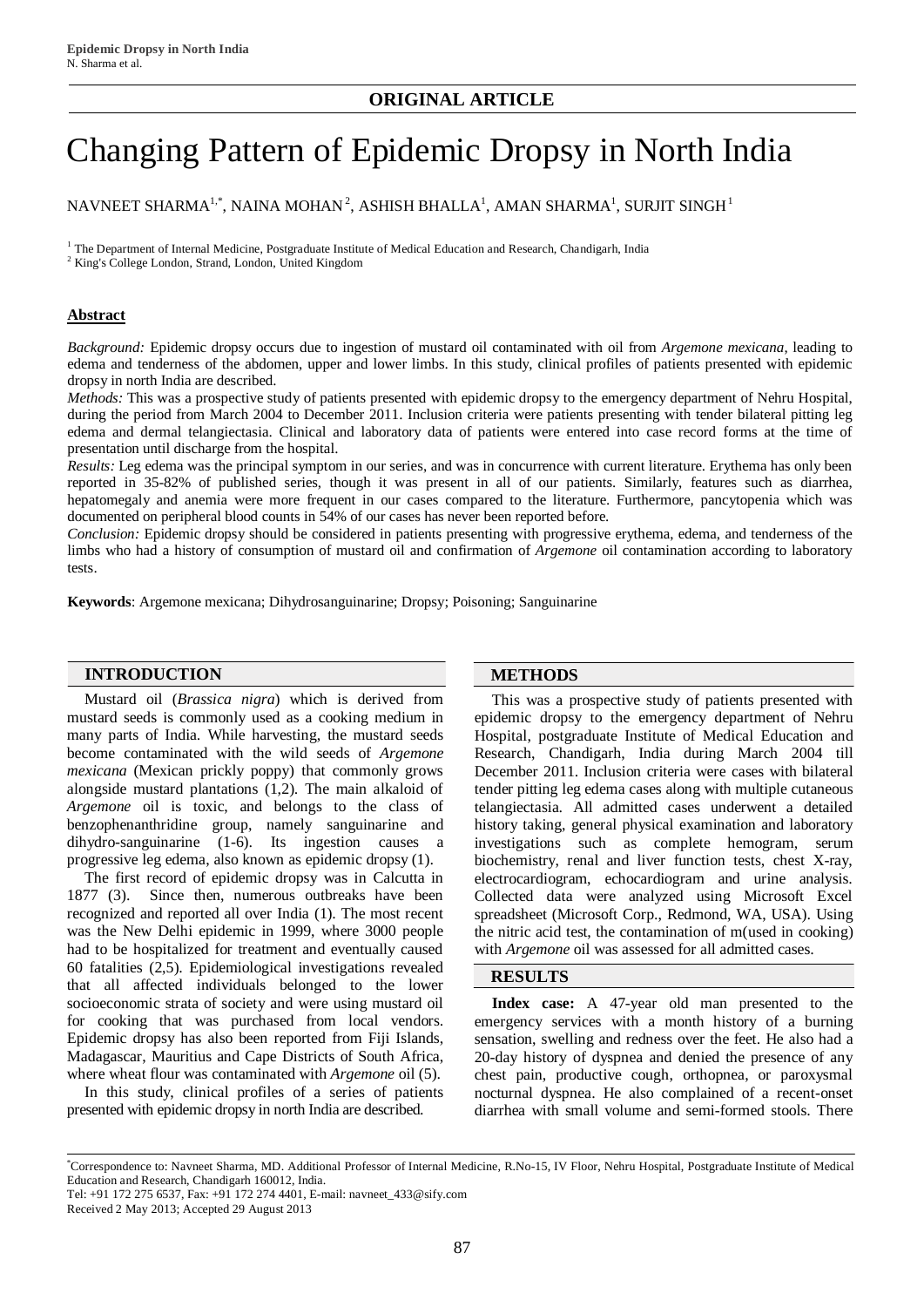was no fever, tenesmus, abdominal pain, distension or vomiting. He reported that his wife and daughter had a similar erythema and edema of the lower limbs, and his wife had subsequently died following a lower gastrointestinal bleeding. His daughter was also reported to the emergency services with similar painful leg edema but without any respiratory symptoms. She underwent detailed investigations on outpatient basis, recovered without any particular complication and was followed-up till her father's discharge from the hospital. On further medical history, the patient admitted that his family had been harvesting mustard seeds on his farm, and had used the oil extracted from the seeds as a cooking medium.

The patient was cooperative, sitting in a bed, and breathing in supplementary oxygen. Vital signs were abnormal, with the pulse rate at 110 beats per minute, a raised jugular venous pressure (10 cm above the sternal angle), respiratory rate at 28 breaths per minute, and a blood pressure of 110/50 mmHg. The patient was pale, but no jaundice, cyanosis, clubbing or lymphadenopathy was detected. Examination of the lower limbs revealed pitting edema up to the lower abdominal wall, and tenderness in the same distribution. The skin on his forearms, legs, lower abdomen and back had a lacy dermal venous prominence, with numerous telangiectasia and erythematous macules (Figure 1). Abdominal and neurological examinations were normal, whereas the auscultation of his chest revealed an  $S_3$ gallop rhythm and rales of bilateral base of lungs. The results of his laboratory and radiographic investigations are summarized in table 1.

The presence of *Argemone* oil contamination was confirmed using the qualitative nitric acid test (3). This test includes addition of 5 ml mustard oil to an equal volume of nitric acid and letting the mixture remain. Subsequently, the acid layer turns yellow, orange-yellow, or crimson, depending upon the amount of *Argemone* oil which is present in the sample. The test is sensitive to a concentration of >0.25% *Argemone oil*. A positive nitric acid test in this case allowed us to make the diagnosis of epidemic dropsy.



**Figure 1.** Cutaneous telangiectasia with red erythematous macules

| <b>Table 1.</b> Kesults of faboratory and radiographic investigations of the findex case |                                                                                                                                                            |  |  |  |  |
|------------------------------------------------------------------------------------------|------------------------------------------------------------------------------------------------------------------------------------------------------------|--|--|--|--|
| Investigations (Normal Values)                                                           | Results                                                                                                                                                    |  |  |  |  |
| Hemoglobin $(15-17 \text{ g/dL})$                                                        | 7.3 $g/dL$                                                                                                                                                 |  |  |  |  |
| White blood cell count $(4-11\times10^3/\mu L)$                                          | $2.2 \times 10^3/\mu L$                                                                                                                                    |  |  |  |  |
| Platelet count (150-450 $\times$ 10 <sup>3</sup> / $\mu$ L)                              | $31\times10^3/\mu L$                                                                                                                                       |  |  |  |  |
| Reticulocytes $(< 2\%)$                                                                  | 2%                                                                                                                                                         |  |  |  |  |
| Sodium $(135-145 \text{ mEq/L})$                                                         | 144 $mEq/L$                                                                                                                                                |  |  |  |  |
| Urea $(20-40 \text{ mg/dL})$                                                             | $40 \text{ mg/dL}$                                                                                                                                         |  |  |  |  |
| Creatinine $(0.6-1.1 \text{ mg/dL})$                                                     | $1 \text{ mg/dL}$                                                                                                                                          |  |  |  |  |
| Aspartate aminotransaminase (20-40 IU/L)                                                 | 28 IU/L                                                                                                                                                    |  |  |  |  |
| Alanine aminotransaminase $(40 IU/L)$                                                    | $25$ IU/L                                                                                                                                                  |  |  |  |  |
| Albumin $(3.5-4.5 \text{ g/dL})$                                                         | $3.6 \text{ g/dL}$                                                                                                                                         |  |  |  |  |
| Peripheral blood film analysis                                                           | Mild red blood cells anisocytosis and microcytosis                                                                                                         |  |  |  |  |
| Chest X-ray                                                                              | Prominent upper lobe pulmonary veins, normal heart size                                                                                                    |  |  |  |  |
| Electrocardiography                                                                      | Sinus tachycardia (110 beat per minute), Normal axis, PR interval (0.10 milliseconds),<br>corrected QT (0.42 milliseconds), normal QRS complex and T waves |  |  |  |  |
| Abdominal sonography                                                                     | Hepatomegaly (16 cm), no alterations in liver echotexture, no free fluid                                                                                   |  |  |  |  |

**Table 1.** Results of laboratory and radiographic investigations of the index case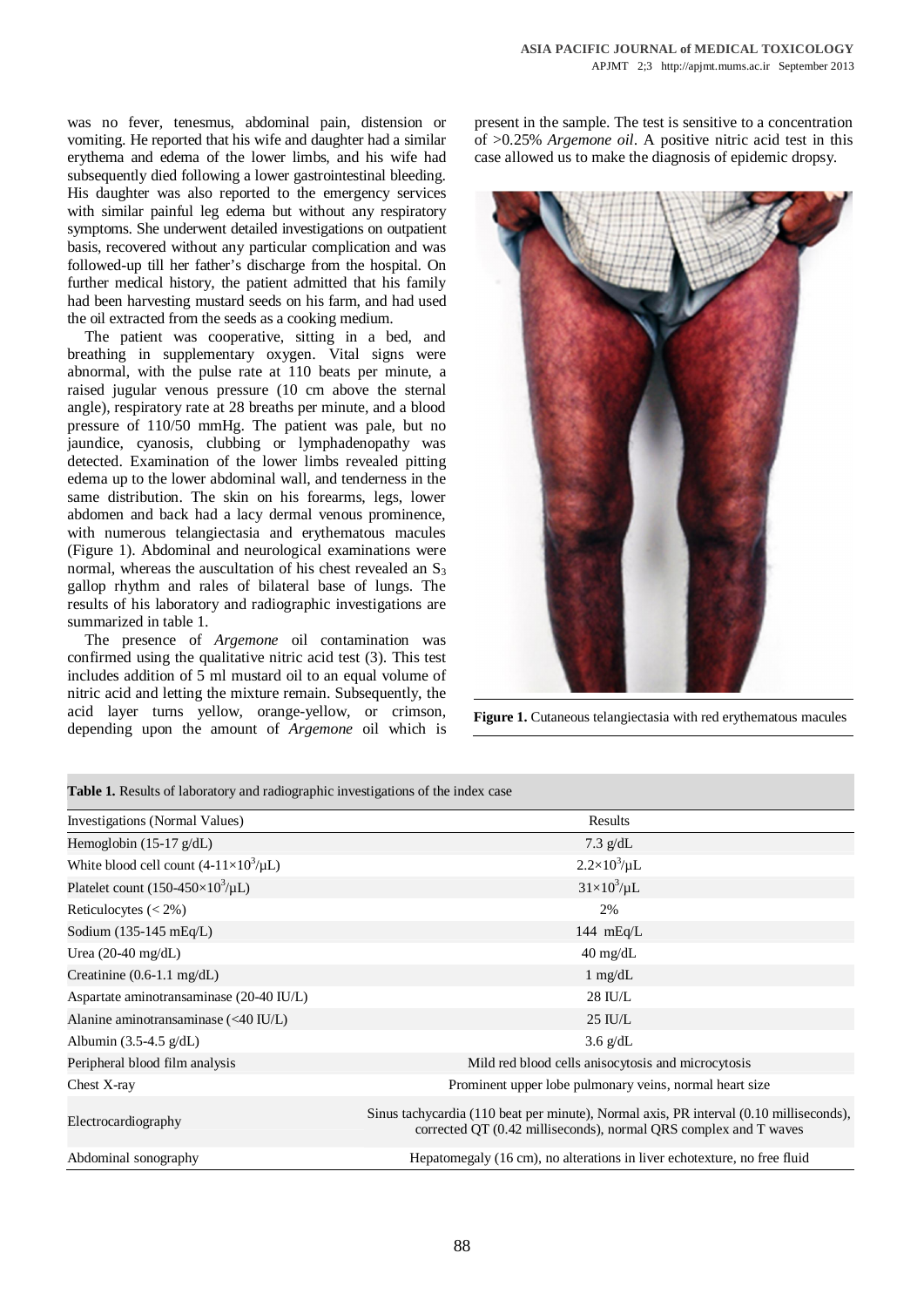|                  | Study                                                         |                                         |                                            |                                         |                                                               |  |
|------------------|---------------------------------------------------------------|-----------------------------------------|--------------------------------------------|-----------------------------------------|---------------------------------------------------------------|--|
|                  | Tandon et al.; 1975<br>(Delhi and Uttar)<br>Pradesh, $n=45$ ) | Gomber et al.:<br>1992 (Delhi, $n=30$ ) | Singh NP et al.; 1998<br>(Delhi, $n=212$ ) | Singh $R$ et al.;<br>1999 (Nepal, n=26) | Current study; 2004-<br>2011 (Punjab and<br>Haryana, $n=11$ ) |  |
| Edema $(\%)$     |                                                               |                                         |                                            |                                         |                                                               |  |
| Leg              | 100                                                           | 100                                     | 100                                        | 100                                     | 100                                                           |  |
| General          | 20                                                            | 26                                      | $\overline{\phantom{0}}$                   | $\overline{\phantom{a}}$                | 27                                                            |  |
| Erythema (%)     | 35                                                            | 80                                      | 75                                         | 82                                      | 100                                                           |  |
| Tenderness (%)   | 22                                                            | 70                                      | 63                                         | 88                                      | 100                                                           |  |
| CHF $(\% )$      | $\overline{c}$                                                | 6                                       | 14                                         | 29                                      | 27                                                            |  |
| Diarrhea $(\%)$  | 73                                                            | 36                                      | 51                                         | 82                                      | 54                                                            |  |
| Hepatomegaly (%) | 24                                                            | 10                                      | 34                                         | 41                                      | 54                                                            |  |
| Anemia $(\%)$    | 100                                                           | 46                                      | $\overline{\phantom{a}}$                   | 88                                      | 46                                                            |  |
| Pancytopenia (%) | $\overline{\phantom{a}}$                                      | $\overline{\phantom{a}}$                |                                            | $\overline{\phantom{a}}$                | 46                                                            |  |

**Table 2.** Clinical features of major series of patients presented with epidemic dropsy\*

\*Data were extracted from references 14 to 17.



**Figure 2.** Microscopic view of the heart which shows myocardial fibers disarray, interstitial edema and fibrosis (greenish-blue on Masson's trichrome stain; magnification×100)



**Figure 3.** Microscopic view of liver which shows microvesicular steatosis and extramedullary hematopoiesis (magnification  $\times$  100)

The high output congestive cardiac failure was treated with salt and fluid restriction, bed rest, oxygen supplementation, and 40 mg/day of furosemide. Over the next 5 days, he sustained a rapid drop of his hemoglobin levels to 5 g/dL, and received a transfusion of 4 units of packed red cells. Consequently, his clinical condition improved gradually and he was discharged on the 11th day post-admission. At discharge, the erythema and edema of the lower limbs was still evident, while the edema of the upper limbs had completely resolved.

**Other Cases:** We prospectively studied 10 other cases (6 women and 4 men, from 4 different families) presented with epidemic dropsy to the Nehru Hospital, Chandigarh. Main clinical features at the presentation are summarized in table 2 and compared with similar outbreaks of epidemic dropsy. All patients were presented during the period of June to August. The mean (SD) age of all cases was 29 (9) years (range  $= 19$ -49). Echocardiography was carried out in all cases which showed changes consistent with dilated cardiomyopathy in only one patient. Six patients had anemia (hemoglobin range  $= 4.7$ -7.7 g/dL), leukopenia (range  $= 2.2$ -3.9×10<sup>3</sup>/µL) and thrombocytopenia (range =  $30-56\times10^3/\mu L$ ), and all of them received packed red cell transfusions.

Five patients were treated with folic acid, vitamin B and E supplementations, and a protein rich diet. The remaining six were treated with a high protein diet and folic acid only. Patients who presented with congestive cardiac failure (n=3) were treated with fluid restriction, salt restriction, and furosemide. The mean (SD) hospital stay of the six admitted cases was  $8(5)$  days (range  $= 3-15$  days), and the remaining five cases were followed up as outpatients. Three cases died, two of them due to congestive cardiac failure and the other one due to lower gastrointestinal bleeding, which gave our patients with epidemic dropsy a mortality rate of 27%.

Autopsy and microscopic examination of one patient revealed that all the cardiac chambers were dilated without any mural thrombi and the myocardial fibrils were in disarray with interstitial edema (Figure 2). Cardiac myocytes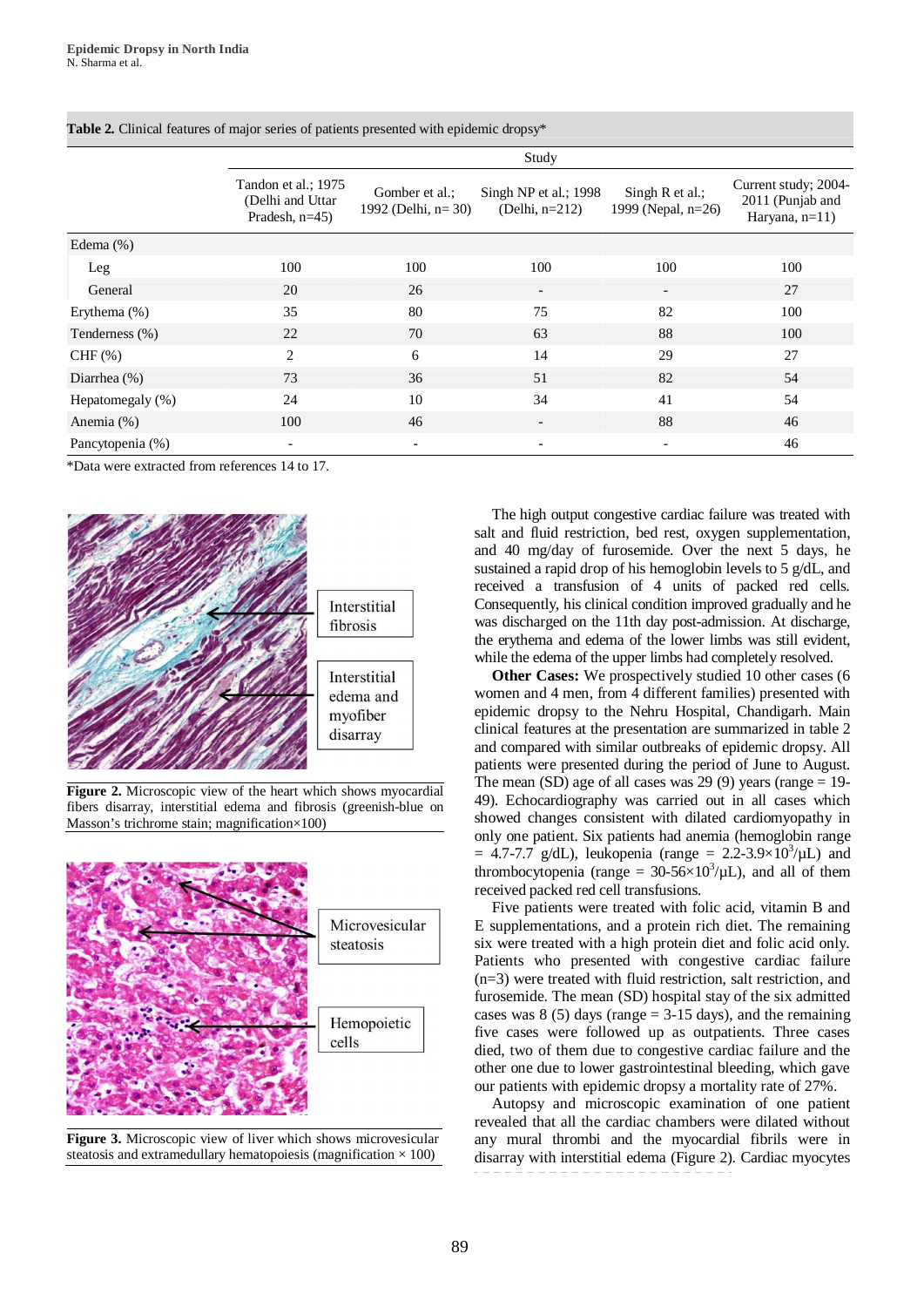displayed anisonucleosis, and there was patchy perivascular and interstitial fibrosis. Gross examination of the liver, lungs and spleen showed congestion. On microscopic evaluation, alveolar edema was observed in the lungs, in addition to a focal steatosis and extramedullary hemopoiesis in the liver (Figure 3), and features of acute tubular necrosis in the kidneys.

# **DISCUSSION**

*Argemone mexicana* (family: *Papaveraceae*), also known as Mexican Prickly Poppy, a plant widely present in Mexico and North America and has been naturalized to India from the West Indies following trade practices (1,2,5,6). The seeds of this plant are dark brown in color and can reliably be distinguished from the seeds of brown mustard (*Brassica compestris*), though closely resemble the seeds of dark mustard (*Brassica nigra*). As mustard plantations are often situated close to areas where *Argemone mexicana* grow, the seeds of *Argemone mexicana* are inadvertently harvested along with the mustard seeds, thus contaminating the extracted mustard oil (5).

 The mechanism of cellular damage caused by *Argemone* oil in patients with epidemic dropsy is shown to be through the increased generation of free radicals, coupled with a malfunctioning antioxidant system (5-9). Normal human cellular metabolic processes generate free radicals as byproducts of biochemical redox reactions, and the active antioxidant systems help to scavenge these free radicals. Upon a compromise of the antioxidant system, accumulation of excess free radicals leads to extensive damage to various macromolecules such as proteins, lipids and nucleic acids. In epidemic dropsy, the main causative agents for this damage are the toxic alkaloids, known as Sanguinarine and Dihydrosanguinarine which can be found in *Argemone* oil. Moreover, these alkaloids have a direct toxic effect on cells. Possible mechanisms are inhibition of Na-K ATP'ase activity, reduction of ATP production due to reduced glycogen levels, raised Interleukins 1 and 6, elevated TNF- $\alpha$ level, and an increased production of reactive oxygen and nitrogen species which lead to DNA damage and apoptosis (1,5-9). All these mechanisms cause endothelial damage, increased capillary permeability, leakage of protein rich fluid into the interstitial spaces, and vascular damage (8-10).

A study of 21 patients with epidemic dropsy demonstrated a compromised antioxidant status leading to an accumulation of free radicals and increased lipid peroxidation (8). This reaction resulted in an enhanced osmotic fragility of erythrocytes and hemolysis. Other examples of *Argemone* oil-induced cellular damage includes protein modification by incorporation of Carbonyl residues, and a depletion of glutathione (6,7). This could be the explanation for blood pancytopenia seen in our case series.

Although, Sarkar et al. in 1948, conclusively established the link between the alkaloid Dihydrosanguinarine found in *Argemone* oil and epidemic dropsy (11), yet, this knowledge has not led to an eradication of the disease  $(5,6,12)$ . Fortunately, in India, epidemic dropsy has not been detected in epidemic proportions in the last decade due to an increase in legislation and awareness. The 'Food Safety and Standards of India' (FSSI) have laid down norms for marketing and sale of refined edible vegetable oils in India. According to FSSI, mustard oil for sale must be free of *Argemone* oil (13) and selling mustard oil contaminated with *Argemone* oil is liable to be punished by law. These legislative measures have resulted in a change in the epidemiology of the disease. Epidemic dropsy now affects families involved in cultivating, harvesting, and consuming mustard oil that possibly get contaminated with *Argemone* oil during the harvesting of mustard. As the harvesting season for mustard is usually from February to March, the disease is mostly observed between the months of March and July (1,6,14). This trend was evident in our study, with all of the cases presenting during the summer months.

Review of literature suggests that pitting edema is the main clinical feature in patients with epidemic dropsy, and this finding was corroborated by the results of our study. Other cutaneous findings such as erythema and skin tenderness are the features which were variably reported in previous studies (35-82% and 22-88%, respectively) (14- 17), however, these two dermatological manifestations were present in all of our cases (Table 2). Other skin changes such as widespread telengiectasis, erythrocyanosis, mottling and blanching were seen in three of our cases. The histopathological basis of these dermatological signs is an edema of the dermis and the deposition of an acellular hyaline material in the wall of the blood vessels within the dermis, along with the presence of vascular thrombi (18). In all of our observed cases, the dermal manifestations persisted until discharge. Previous studies on epidemic dropsy suggest that these dermatological changes, particularly the erythema and edema, continue to persist for a period of 3-6 months (14-17).

In our series, cardiac failure was found in 27% of patients which is comparable to the reported figures in the literature of 2-29% (14-17). Cardiac failure is frequently exacerbated by concomitant anemia. Autopsy studies of patients with epidemic dropsy who died from congestive cardiac failure demonstrated a ventricular wall thinning and separation of the cardiac muscle fibers by dilated blood vessels (4). The results from the autopsy performed on one patient in our study revealed similar findings to those reported by Verma et al (19). Amongst clinical manifestations, diarrhea was found in 54% of our cases and was reported in 36-82% of previous studies (14-17). This complication is due to the extravasation of protein rich fluid from the toxin-induced vascular damage to the intestinal laminia propria (14-17). Hepatomegaly was recorded in 10-41% of earlier cases that was also present in 54% of our patients. Although it has been thought that hepatomegaly in patients with epidemic dropsy is a complication of congestive cardiac failure, yet, only 36% of our patients with hepatomegaly had evidences of cardiac failure (Table 2). In our study, pancytopenia was seen in six cases. Anemia is a common feature of epidemic dropsy (14,15,17); however, pancytopenia has never been reported so far.

Withdrawal of the offending agent - the contaminated mustard oil - is the cornerstone of management, being vital to limit the progression of symptoms. A direct correlation